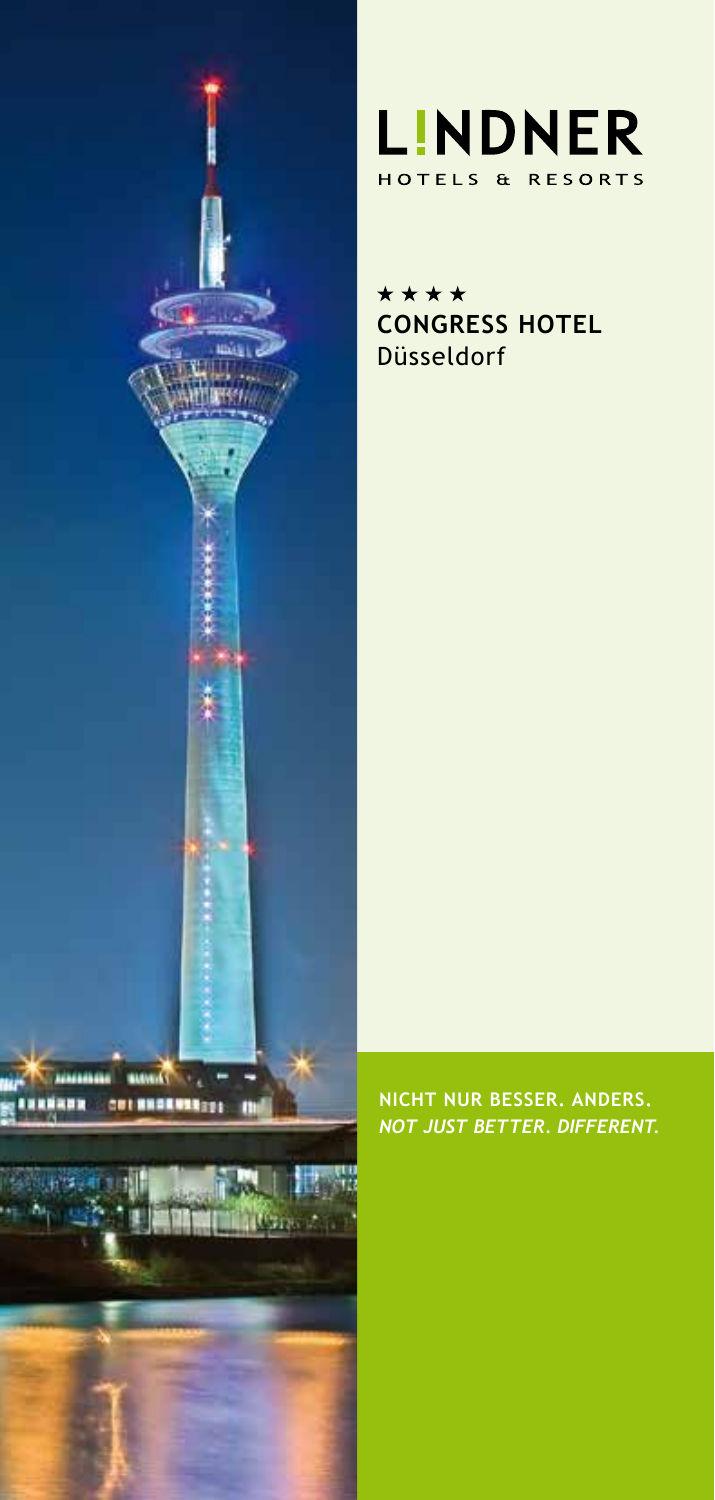# **GESCHÄFTSADRESSE – AM PULS DER ZEIT.**

Das internationale Business- und Tagungshotel in City-, Flughafenund Messenähe. Die Geschäftsadresse am Puls der Zeit steht für die professionelle Planung und Durchführung von Veranstaltungen aller Art: Multimedia Events, Konferenzen, Tagungen, Seminare, Telepresence oder Festlichkeiten. Einzigartig ist auch das umfangreiche Fitness- und Freizeitangebot im Hotel und in unmittelbarer Nähe.

- Ca. 7 Autominuten in die Innenstadt, 15 Autominuten zur Messe, zum Congress Center Düsseldorf (CCD) und zum Düsseldorfer Flughafen
- Haltestellen öffentlicher Verkehrsmittel befinden sich in unmittelbarer Laufnähe
- Beste Verkehrsanbindung an die Autobahn

# *BUSINESS ADDRESS – IN TUNE WITH THE TIMES.*

*The international business and conference hotel is just a stone's throw from the city centre, the airport and the trade fair grounds. This business address is in tune with the times and guarantees the professional planning and execution of any type of event, including multimedia events, conventions, seminars, video conferences and private functions. The wide range of fitness and leisure facilities, both in the hotel and in the immediate vicinity, is unique.* 

- *Approximately 7 minutes by car to the city centre, 15 minutes to the trade fair grounds, Dusseldorf's convention centre (CCD) and the airport*
- *Public transport within walking distance of the hotel*
- *Easy access to the motorway*







Photo: © Messe Düsseldorf / Tillmann & Partner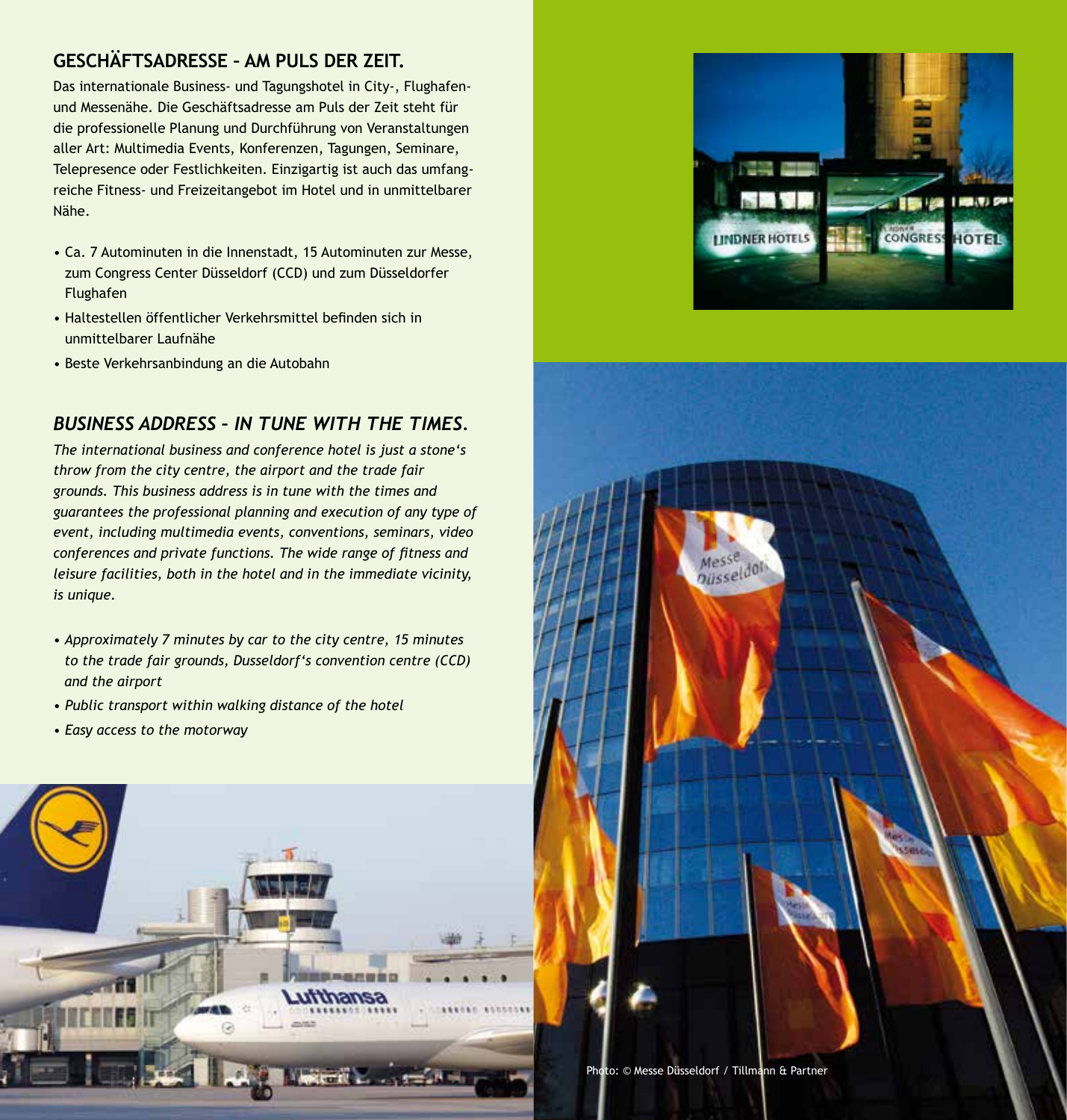

# **ZIMMER**

272 Zimmer mit mind. 30 m², sorgen im Lindner Congress Hotel für Entspannung und fantastische Perspektiven! So offenbaren Ihnen die Suiten einen atemberaubenden Blick über die Stadt, während Sie Classic Class vom Balkon aus in den Sternenhimmel schauen lässt. Keine Wünsche offen, lassen die neuen Comfort Class Zimmer, mit Ihrem stylischen und sehr gemütlichen Design.

Ankommen und Wohlfühlen ist Ihr Motto im Lindner Congress Hotel! Alle Zimmer verfügen über einen Arbeitsbereich, Bad/Dusche, regelbare Klimaanlage, Minibar, Safe, Telefon mit Voice-Mailbox, WI AN und TV.

Die neuen Comfort Class Zimmer verfügen außerdem über neue, innovative Bäder, ein attraktives Beleuchtungskonzept, sowie eine Tagesbar mit Nespresso Kaffeemaschine.

# *ROOMS*

*At the Lindner Congress Hotel, 272 rooms offering at least 30 m² of space provide the perfect place to relax and enjoy fantastic perspectives. The suites offer a breathtaking view of the city, while the Classic Class rooms allow you to star gaze from the balcony. The new Comfort Class rooms leave nothing to be desired with their stylishly cosy design. Arrive and feel right at home is your motto at the Lindner Congress Hotel.* 

*All the rooms have a work space, bath/shower, individuallycontrolled air conditioning, minibar, room safe, telephone with voice mail, Wi-Fi and TV.*

*The new Comfort Class rooms also boast new innovative bathrooms, an attractive lighting concept, as well as a day bar with a Nespresso coffee machine.*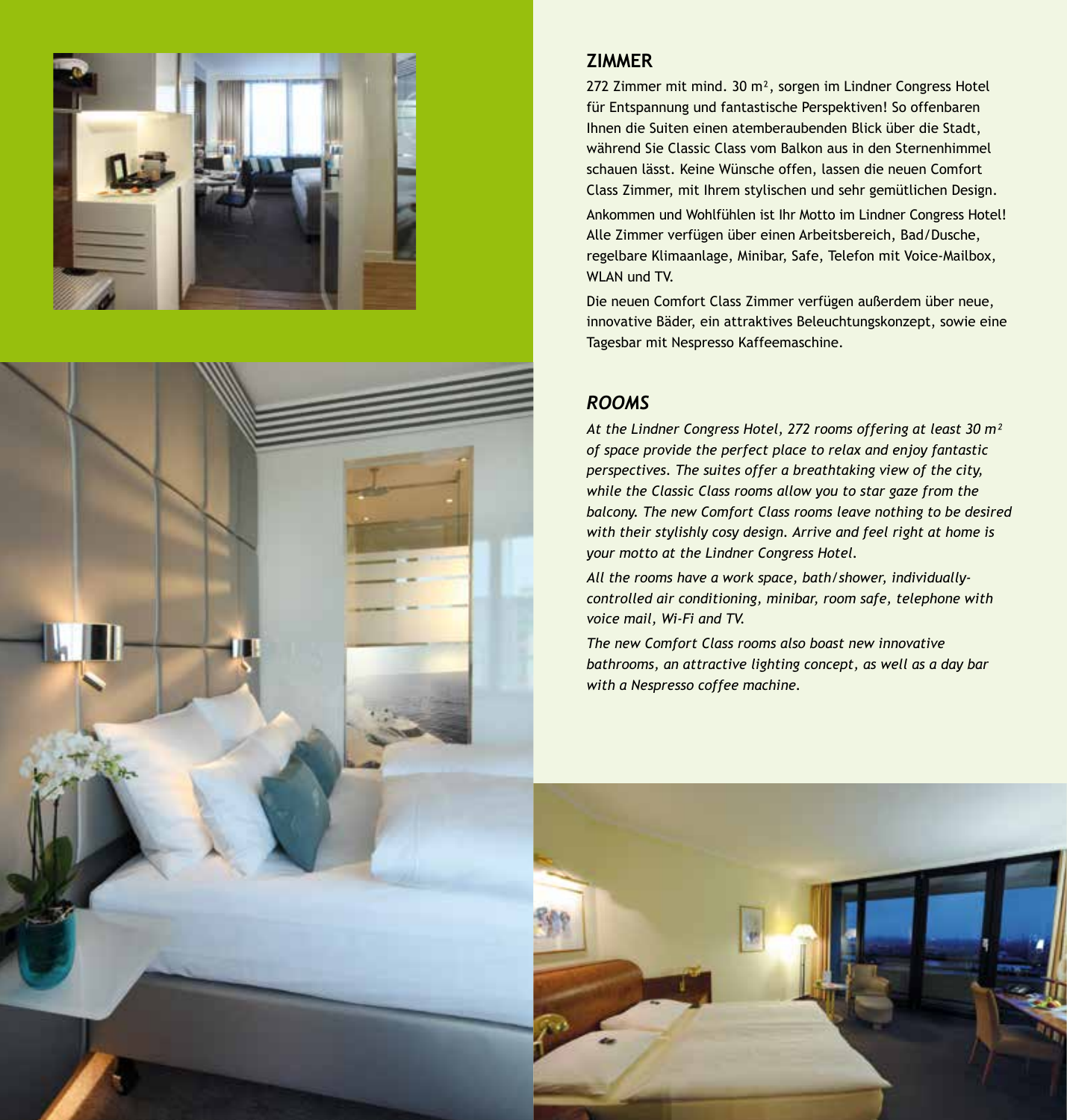# **GASTRONOMIE**

#### **Restaurant**

Im Restaurant werden Sie morgens mit einem vielfältigen Frühstücksbuffet empfangen und mittags und abends mit internationaler Küche, von leicht bis herzhaft, verwöhnt. Auch der täglich wechselnde L!NDNER-Lunch ist weit über die Hotelgrenzen bekannt!

#### **Bistro**

Im Bistro, dem attraktiven Kommunikationstreff in der Lobby, werden Ihnen frische Snacks und saisonale Highlights serviert.

#### **Bar**

Spritzige Cocktails, coole Drinks und kühles Bier vom Fass sowie warme und kalte Snacks, genießen Sie hier bis Mitternacht in legerer, gemütlich-uriger Atmosphäre.

# *GASTRONOMY*

#### *Restaurant*

*In the mornings, the restaurant welcomes you with a lavish breakfast buffet and pampers your palate in the afternoons and evenings with international cuisine ranging from light to more substantial.*

*The L!NDNER lunch, which changes daily, is known well beyond the confines of the hotel.*

### *Bistro*

*Fresh snacks and seasonal highlights are served in the bistro, an attractive meeting point in the hotel lobby.*

#### *Ascot Bar*

*This is where you can enjoy delicious cocktails, cool drinks and freshly tapped beer, as well as warm and cold snacks, until midnight in a relaxed and casual ambiance.*





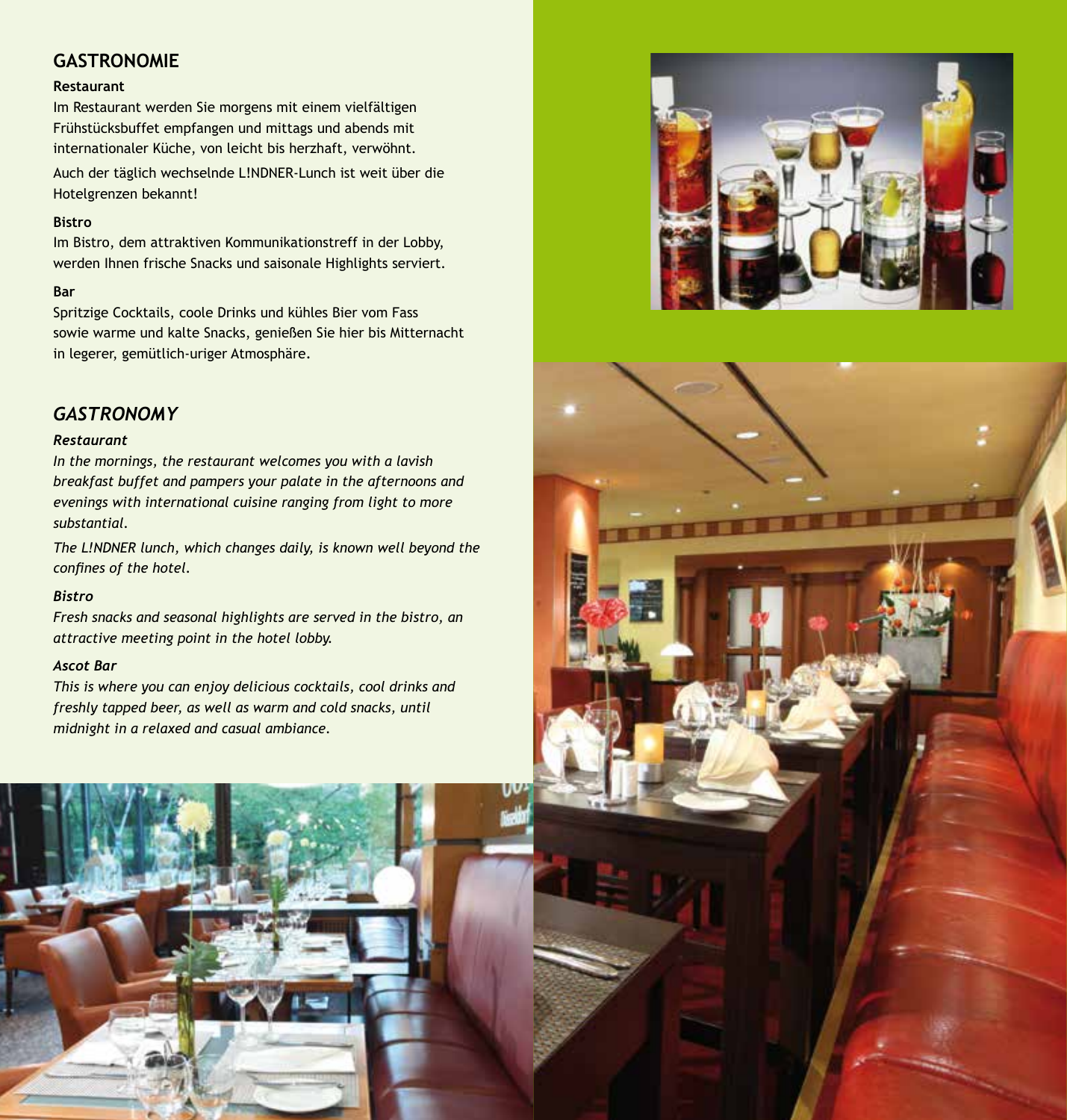



### **EVENTS – TAGUNGEN, KONFERENZEN UND FEIERLICHKEITEN**

18 Konferenz- und Banketträume mit Tageslicht für bis zu 450 Personen auf rund 1.500 m² empfangen Sie mit moderner Konferenztechnik, regelbaren Klimaanlagen und in angenehmen Ambiente. Ob Tagung, Seminar, Firmenevent, Feierlichkeiten oder Party: Ganz gleich was Sie "veranstalten" möchten, im Lindner Congress Hotel sorgen professionelle Teams für reibungslose Abläufe und erfolgreiche Events in (fast) jeder Größenordnung! Über 400 hoteleigene Tiefgaragen- und Außenparkplätze lassen motorisierte Gäste entspannt an- und abreisen!

# *EVENTS – MEETINGS, CONFERENCES AND FESTIVITIES*

*18 conference and function rooms with natural light and able to accommodate up to 450 people on 1,500 m² of space welcome you with state-of-the-art conference technology, individuallycontrolled air conditioning and a pleasant ambiance. Regardless of what type of event you are holding – a meeting, seminar, corporate event, party or other festivity – teams of professionals at the Lindner Congress Hotel ensure that everything runs smoothly, thus guaranteeing the success of events of (almost) any size.*

*Over 400 underground and outdoor hotel parking spaces ensure that motorized guests can arrive and depart without problem.*

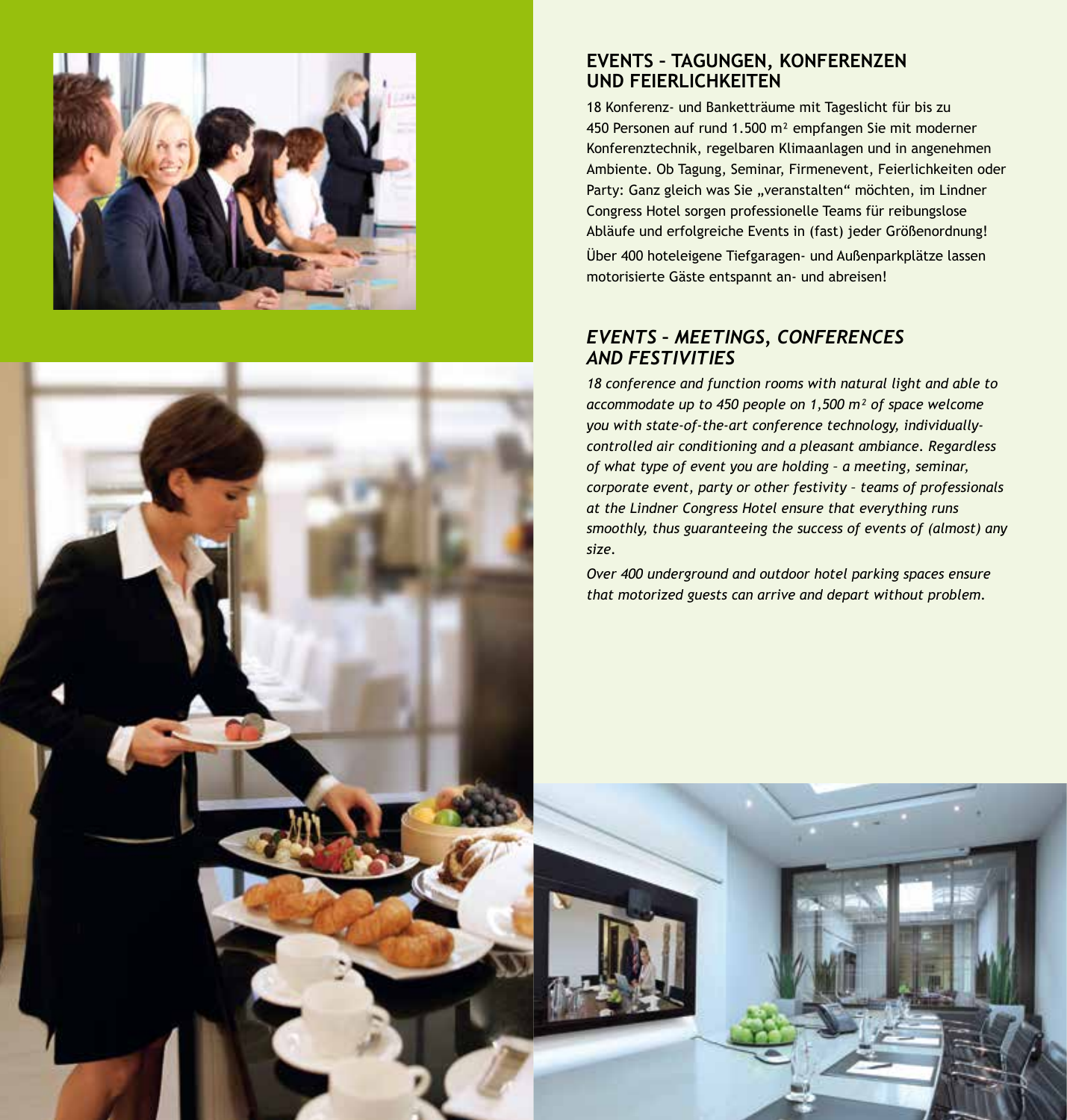# **O ZAPFT IS**

**V**on Oktober bis Dezember wartet direkt neben dem Hotel unsere echt Bayrische Hütt'n auf Sie! Beeindruckende Holzhandwerkskunst und uriges Design sorgen hier für bayrische Gemütlichkeit mitten in Düsseldorf. Ideal ab 50 Personen.

### **HÜTT'N HOTLINE**

Tel. +49 211 5997–699 tagungen.congresshotel@lindner.de

# *"O ZAPFT IS"*

*From October to December, our genuine Bavarian "Hütt'n" (wooden cabin) situated directly next to the hotel awaits your arrival. Impressive wood craftsmanship and a rustic design provide Bavarian "gemütlichkeit" in the middle of Düsseldorf. Ideal for groups of 50 people or more. Open dates are available for smaller groups.*

*HÜTT'N HOTLINE Tel. +49 211 5997–699 tagungen.congresshotel@lindner.de*





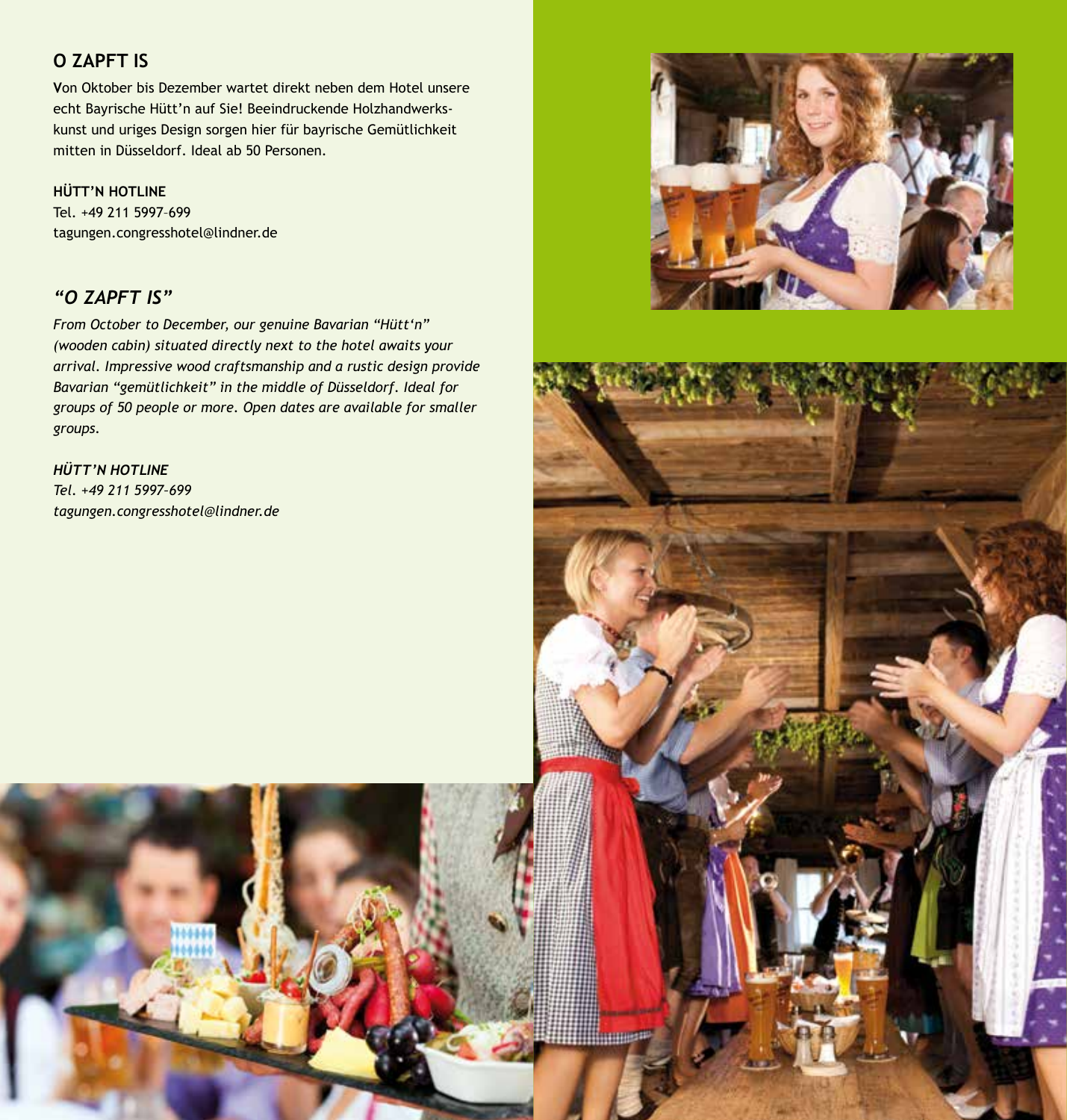



# **FITNESS & WELLNESS**

Im Lindner Congress Hotel kommen Fitness, Wellness und Sport nicht zu kurz. Auf rund 250 mit Tageslicht durchfluteten Quadratmetern können Sie Ihre Sport-Work-Balance an 25 modernsten Kardio- und Fitnessgeräten ins Lot bringen und sich richtig auspowern. Der schöne Saunabereich mit finnischer Sauna, Biosauna, Schwalldusche und einladendem Ruheraum, rundet Ihre Entspannungsmöglichkeiten gesund ab!

Frischluft-Fans werden sich über schöne Jogging- und Spazierwege entlang der Rheinauen freuen, die nur wenige Meter vom Hotel entfernt verlaufen. Weitere Sport- und Freizeitangebote, wie z.B. ein Tennisclub und ein großes Freibad (Sommerbetrieb), befinden sich in unmittelbarer Nachbarschaft.

# *FITNESS & WELLNESS*

*Full consideration is also given to fitness, wellness and sports at the Lindner Congress Hotel. Work up a sweat on any of the 25 pieces of state-of-the-art cardio and weight-training equipment that can be found in the approximately 250 m² gym, which is flooded with natural light. The attractive sauna area, which boasts a Finnish sauna, Bio sauna, splash shower and inviting relaxation room, neatly rounds off your relaxation options.*

*Fresh-air fanatics will be pleased with the attractive jogging paths and walking trails along the Rhine meadowlands that are located just meters from the hotel. Other sports and leisure activities, such as a tennis club and large outdoor swimming pool (in the summer), can be found in the immediate vicinity.*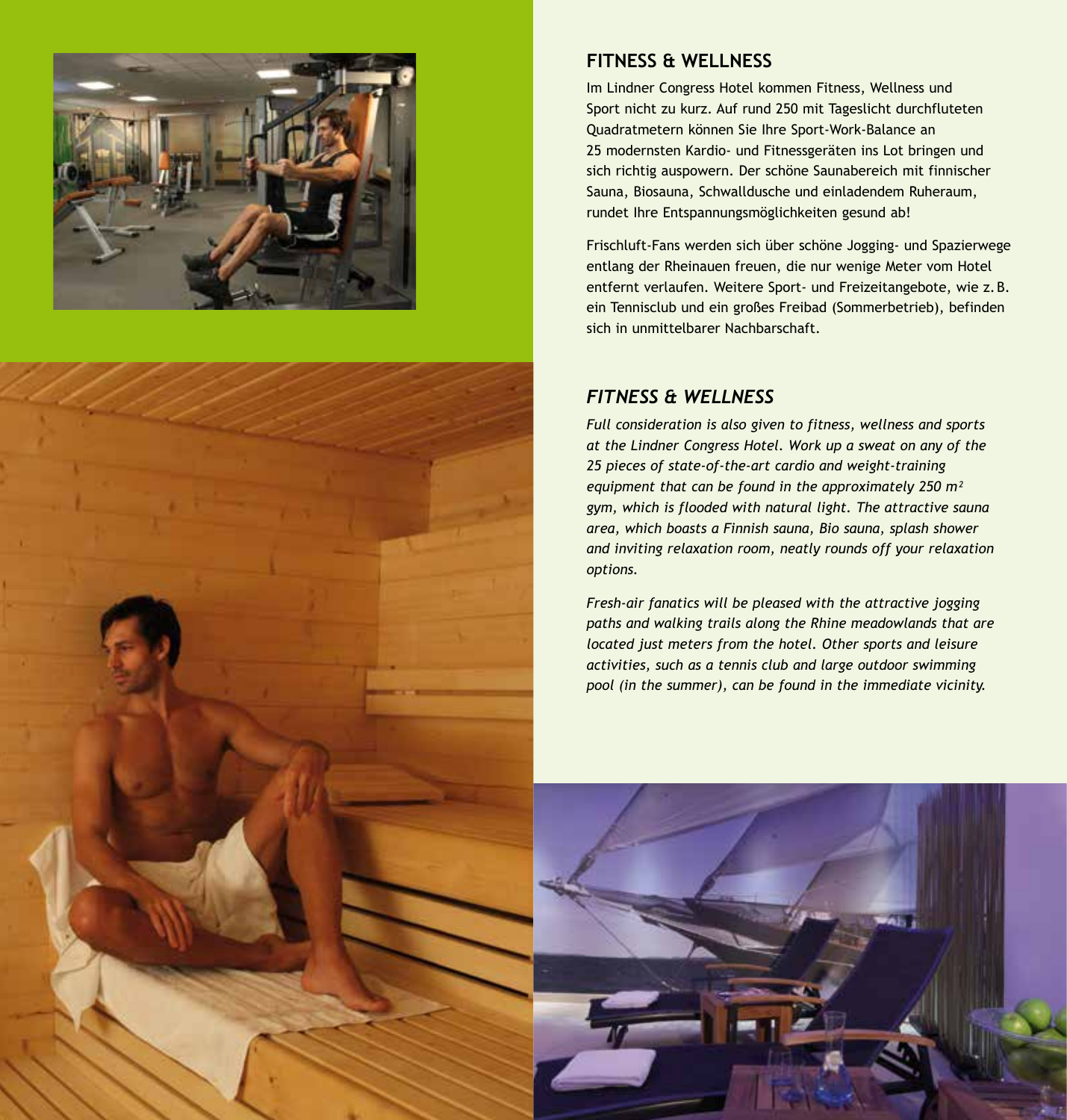## **UMGEBUNG & FREIZEIT**

Nicht mittendrin, aber ganz nah dran, ist das Lindner Congress Hotel im linksrheinischen Stadtviertel "Am Seestern" wunderbar ruhig, dennoch verkehrsgünstig gelegen. Die Innenstadt erreicht man mit dem Auto in ca. 7 Minuten, das Congress Center Düsseldorf und den Flughafen in ca. 15 Minuten. Öffentliche Verkehrsmittel befinden sich in unmittelbarer Nähe.

Die Innenstadt mit all ihren Sehenswürdigkeiten, Museen, Ausstellungen, Theatern, Off-Bühnen und Berühmtheiten, wie die Düsseldorfer Kö oder die Düsseldorfer Altstadt, sind in kürzester Zeit sowohl mit öffentlichen Verkehrsmitteln, als auch dem Auto bequem zu erreichen. Selbst auf eiskalte Pistenabfahrten, brauchen Sie hier nicht zu verzichten, denn auch die sprichwörtlich coole Skihalle ist nur wenige Kilometer entfernt!

# *SURROUNDING AREA & LEISURE ACTIVITIES*

*The Lindner Congress Hotel is situated in the Am Seestern district on the left bank of the Rhine – a quite yet convenient location, not quite in the thick of things but close enough. The city centre can be reached by car in approximately 7 minutes, Dusseldorf's convention centre (CCD) and the airport in approximately 15 minutes. Public transport can be found in the immediate vicinity.* 

*The city centre with all its sights, museums, exhibitions, large and small theatres and famous spots such as Düsseldorf's famous Königsallee (KÖ) shopping street and Düsseldorf's historic city centre can be reached quickly and conveniently using public transport or by car. You don't even have to forego ice cold ski runs since the proverbial "cool" indoor ski slope is just a few kilometres away.*